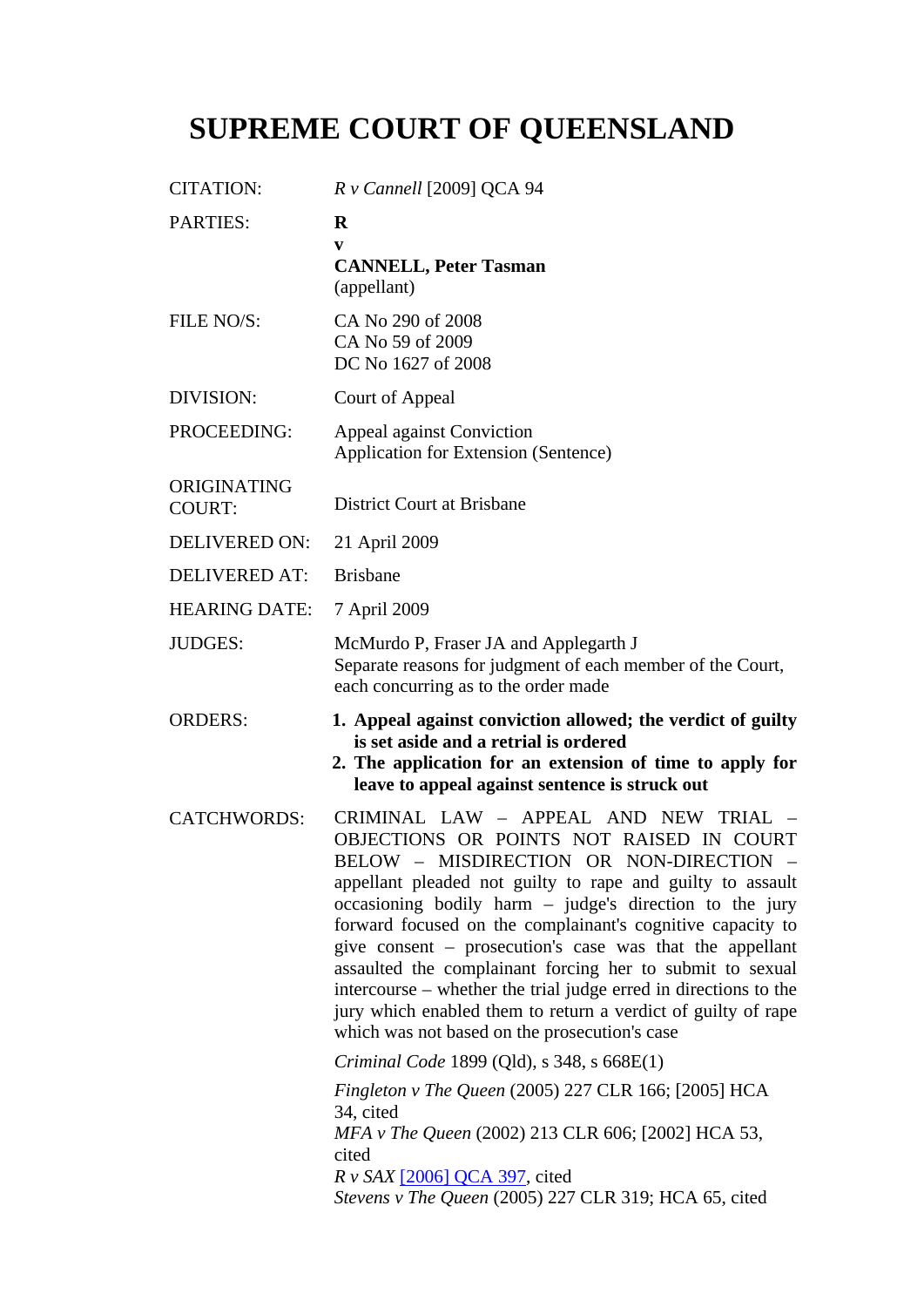| <b>COUNSEL:</b>    | S Ryan for the appellant<br>P F Rutledge for the respondent                                                  |
|--------------------|--------------------------------------------------------------------------------------------------------------|
| <b>SOLICITORS:</b> | Legal Aid Queensland for the appellant<br>Director of Public Prosecutions (Queensland) for the<br>respondent |

[1] **McMURDO P**: The appellant, Peter Tasman Cannell, was charged with one count of rape and one count of assault occasioning bodily harm. Both charges concerned the same complainant and were charged as occurring at Caboolture on or about 6 April 2007. The appellant was arraigned in the presence of the jury on 3 November 2008. He pleaded not guilty to rape but guilty to assault occasioning bodily harm. He was convicted of rape after a four day trial. He was sentenced to eight years imprisonment for rape and to a concurrent term of three years imprisonment for assault occasioning bodily harm. The appellant appeals against his conviction of rape and seeks an extension of time to apply for leave to appeal against his sentence.

### **The evidence at trial**

[2] Before turning to the grounds of appeal against conviction, it is useful to summarise the relevant evidence at trial. The prosecution case was that the appellant had sex with the complainant against her will in unit 4, 40 Edward Street, Caboolture, late on 5 April or early on 6 April 2007. The defence case put to the complainant in cross-examination was that the appellant and the complainant had consensual sex under a tree near a Caltex service station located in Caboolture, somewhere between the tavern where they had been drinking together and Edward Street; they then had a fight resulting in the appellant committing the offence of assault occasioning bodily harm to which he pleaded guilty. She then ran off in a half-naked state.

### *(a) The complainant's evidence in chief*

- [3] The complainant, a 42 year old Indigenous woman, met the appellant, an Indigenous man, on the afternoon of 5 April 2007 in a tavern at Caboolture where she was drinking and playing poker machines. She remembered "feeling a bit intoxicated" by around 11.00 pm. She did not remember leaving the tavern. Her next memory was waking up in a dark room. She was wearing nothing but underpants. The appellant had his hands around her throat. He kept pushing his fingers into her throat as if to stop her from breathing. He said, "Why did you look at me in the eyes? You're nothing but a tease. This is what people that tease get." She recalled being on the carpeted floor of the unit. The appellant punched her in the face with his fist a couple of times and pulled her hair. Her neck hurt. She was lying on her back and he was on top of her, still holding her by the hair and the neck. He put his penis inside her vagina for a couple of minutes. He whispered into her ear that he was going to shoot her. She said she "kind of clicked to what was happening then". She pulled her underpants up and ran to a sliding door, unclipped it, slid it open and straight away touched grass.
- [4] She could not see anything because it was dark. She slipped down a cliff into water and mud. She was in fear of her life. She called on the spirits of her deceased mother and brother to help her. She stood under a tree. The water was up past her knees. She stayed very still and breathed very lightly for about half an hour. She drank a little water to quench her thirst. She passed out for a couple of hours and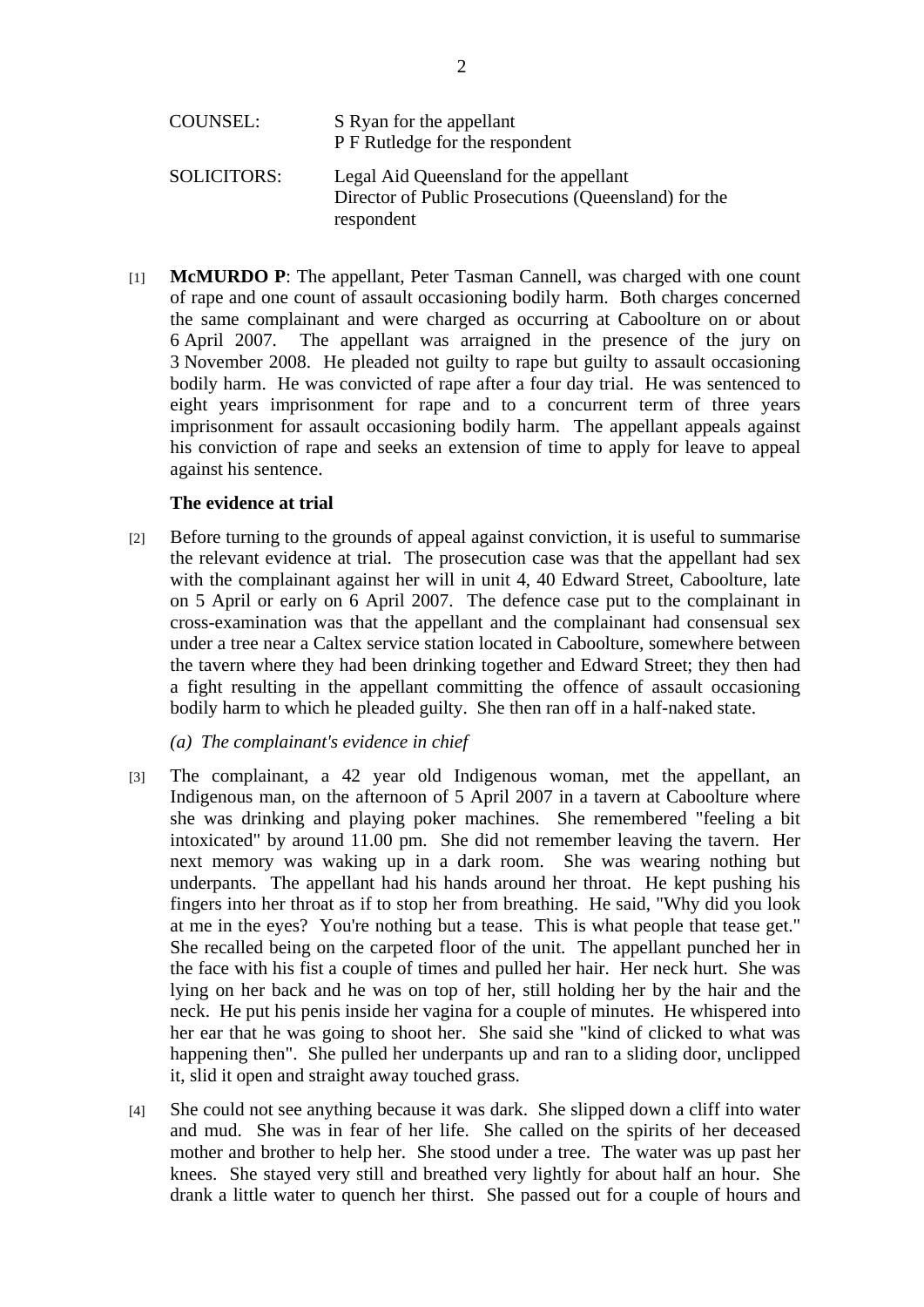woke up to the sound of a train. Dawn was breaking. It took her a little while to get her bearings. She was wearing nothing but her underpants and did not have her handbag.

- [5] She saw a house and ran to it. She tapped on the window until a woman came. She said, "Can you please help me? I have been raped and bashed". The woman gave her a sarong and a jumper. She drove the complainant to the Caboolture police station at about 6.30 am. The complainant told a police officer what had happened to her. Police took her to the Royal Brisbane Sexual Assault Clinic where she was photographed and examined. Police then took her back to the house where she had sought assistance. She knew the unit where the appellant attacked her was a "couple of houses down from there".
	- *(b) Cross-examination of the complainant*
- [6] In cross-examination, she agreed she had been drinking at the Twisted Arm Irish Tavern, Caboolture, from about 2.30 pm on 5 April 2007. Her last memory was someone, a bouncer she thought, talking to the appellant not long before midnight. She then had a memory blackout. Her next memory was waking up inside a unit which she thought was number 4, 40 Edward Street, Caboolture. She agreed she had shown personal interest in the appellant off and on throughout the evening. She considered him an attractive man. She struck up a conversation with him at the bar. She denied that she wanted him for herself or that she found him sexually attractive. At one point, he spoke to her in an Aboriginal language which he interpreted for her as meaning, "You are a beautiful woman". She responded by saying, "All women are beautiful". She denied arguing with her sister at the tavern about the appellant. She denied touching his leg and thigh at the tavern. She denied kissing him after leaving the tavern.
- [7] The appellant's counsel put the appellant's case to the complainant in this way. She had consensual sexual intercourse with the appellant under a tree near the back of a Caltex service station between the unit in Edward Street and the tavern. She was on her hands and knees and the appellant penetrated her from behind. She then acted strangely and called the appellant "Dad". She said that the appellant was the only person to have had sex with her from behind other than her own father. The complainant denied all those suggestions.
- [8] She also denied on a number of occasions that she had told the appellant that her father molested her when she was a child. She agreed, however, that she was sexually molested by her father as a child. In some confusing cross-examination she once agreed that she had told the appellant her father was in jail for molesting her, but it seems she may not have understood the question. She said that she had not spoken to the appellant since the alleged offence. She claimed to remember everything that happened from when the appellant grabbed her around the throat. She maintained that she was raped inside the unit by the appellant.
- [9] She could not remember whether the appellant told her that he was a guest at the unit where he was staying and that he would have to check with the occupier if she could come back for the night. She denied that she told the appellant that she wanted to go for a swim and that he warned her against this because of bull sharks in the Caboolture River. She denied arguing with the appellant in this way. She denied striking him in the mouth, causing him to retaliate by striking her around the face and body and asking her, "Why are you doing this to me?" She denied that she suffered the injuries inflicted by the appellant in this way.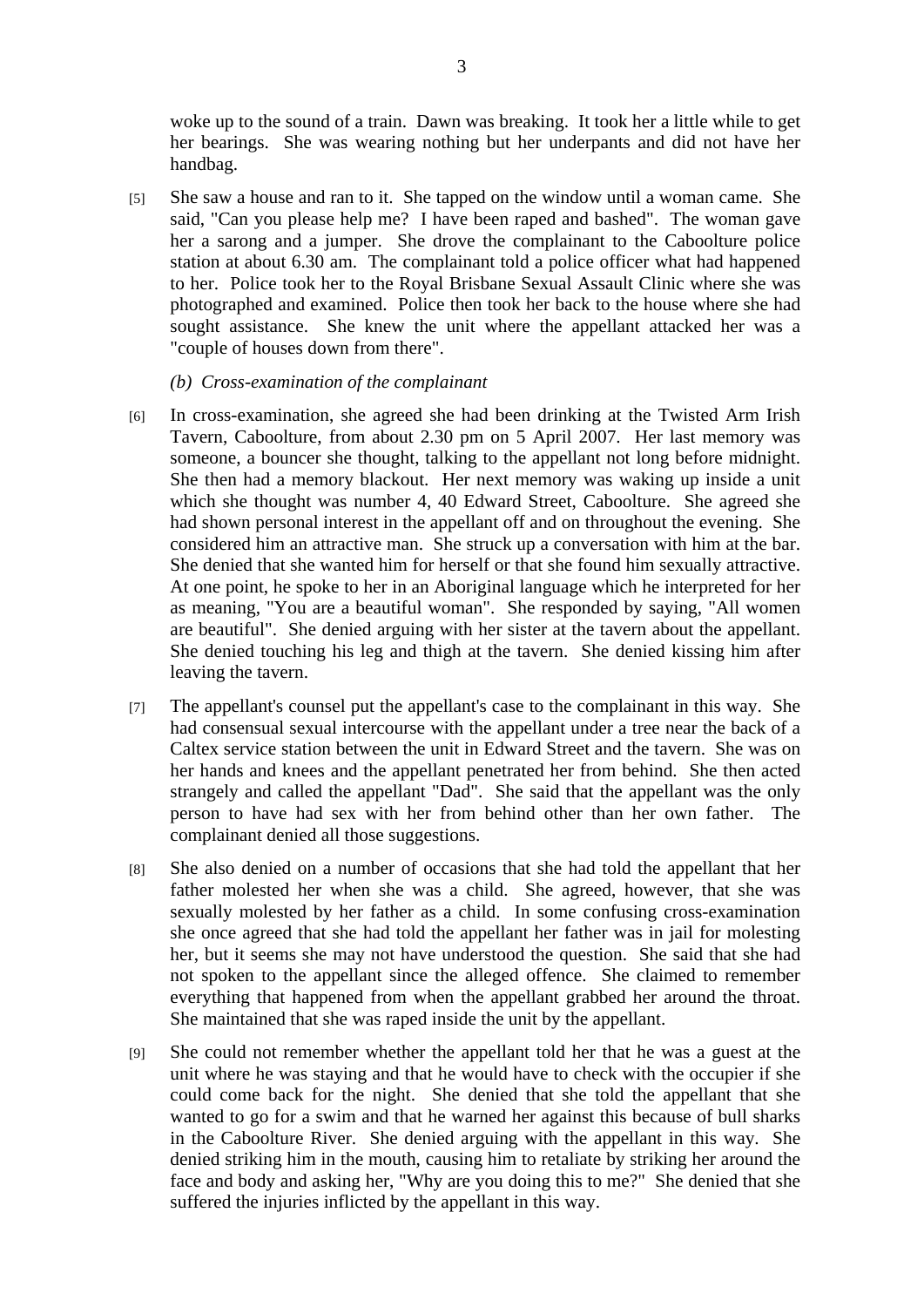#### *(c) Admissions*

- [10] The appellant, through his counsel, made the following admissions under s 644 *Criminal Code*. The time depicted in the video footage at the Twisted Arm Tavern on 5 April 2007 was accurate. The various forensic samples were handled appropriately. The analysis of the complainant's blood sample taken at 12 noon on Friday, 6 April 2007 showed a blood alcohol concentration of .082 and no other drugs were detected. The appellant had sexual intercourse with the complainant at Caboolture in the early hours of the morning of Friday, 6 April 2007. The appellant's DNA profile was found in sperm located in the high vaginal, low vaginal, vulval and anal smears taken from the complainant and this indicated that he had carnal knowledge of the complainant with his penis.
	- *(d) Other prosecution evidence*
- [11] Lois Randall gave evidence that on 6 April 2007 she was living at 36 Edward Street, Caboolture. At about 5.00 or 5.15 am, she was woken by a knock at the front door. She saw the complainant who said, "Help me, please. Help me. I've been raped." The complainant was wearing only a top. Ms Randall gave her a jumper and a sarong. She saw that the complainant was extremely agitated, nervous and frightened. The complainant said that she had gone with a person to a block of units for a drink. As soon as they went to his unit, he grabbed her, threatened her, grabbed her around the neck and raped her. She fled in a hurry, leaving behind her bag, clothes and shoes. She ran down to the river where she remained for four or five hours. She did not want to go to the police station but Ms Randall insisted. Ms Randall and her husband drove the complainant to the police station.
- [12] Mr Colin Bruce Randall gave a similar account to that of his wife. He added that the complainant had indicated that the attack on her had occurred in premises in Edward Street. The complainant said that she thought she had been down by the river for about four hours. She was frightened because her attacker had threatened to kill her.
- [13] The police officers who first saw the complainant at the Caboolture police station noticed that she was upset, tearful, sobbing and would not say much at all. She identified unit 4, 40 Edward Street to one police officer as the scene of the rape. A later search of that unit did not result in finding any of her property.
- [14] Dr Karen Wright examined the complainant on 6 April 2007. The complainant's upper and lower lips were bruised and she had an abrasion to her lower lip, consistent with a moderate blunt force trauma such as a punch. She had bruising to the tongue, consistent with the complainant biting it. She had multiple small bruises and several abrasions and red markings around the neck. The pattern and shape of some of these bruises was consistent with being caused by fingers. She had petechial bruising on her eyelids consistent with a strangulation-type injury. She had a bruise to her right breast. A number of other abrasions and bruising to the body, particularly her buttock and some on her leg, were consistent with her having gone through heavy scrub or bush.
- [15] Rachael Xerri gave evidence that the appellant was staying in her unit, number 4, 40 Edward Street, on 5 April 2007. They had commenced a brief intimate relationship. She went to bed at about 9.30 pm on 5 April 2007. She took a sleeping tablet as she always did. It seems for this reason she was a "Heavy, very heavy sleeper". She was sure she locked the unit before retiring. The appellant was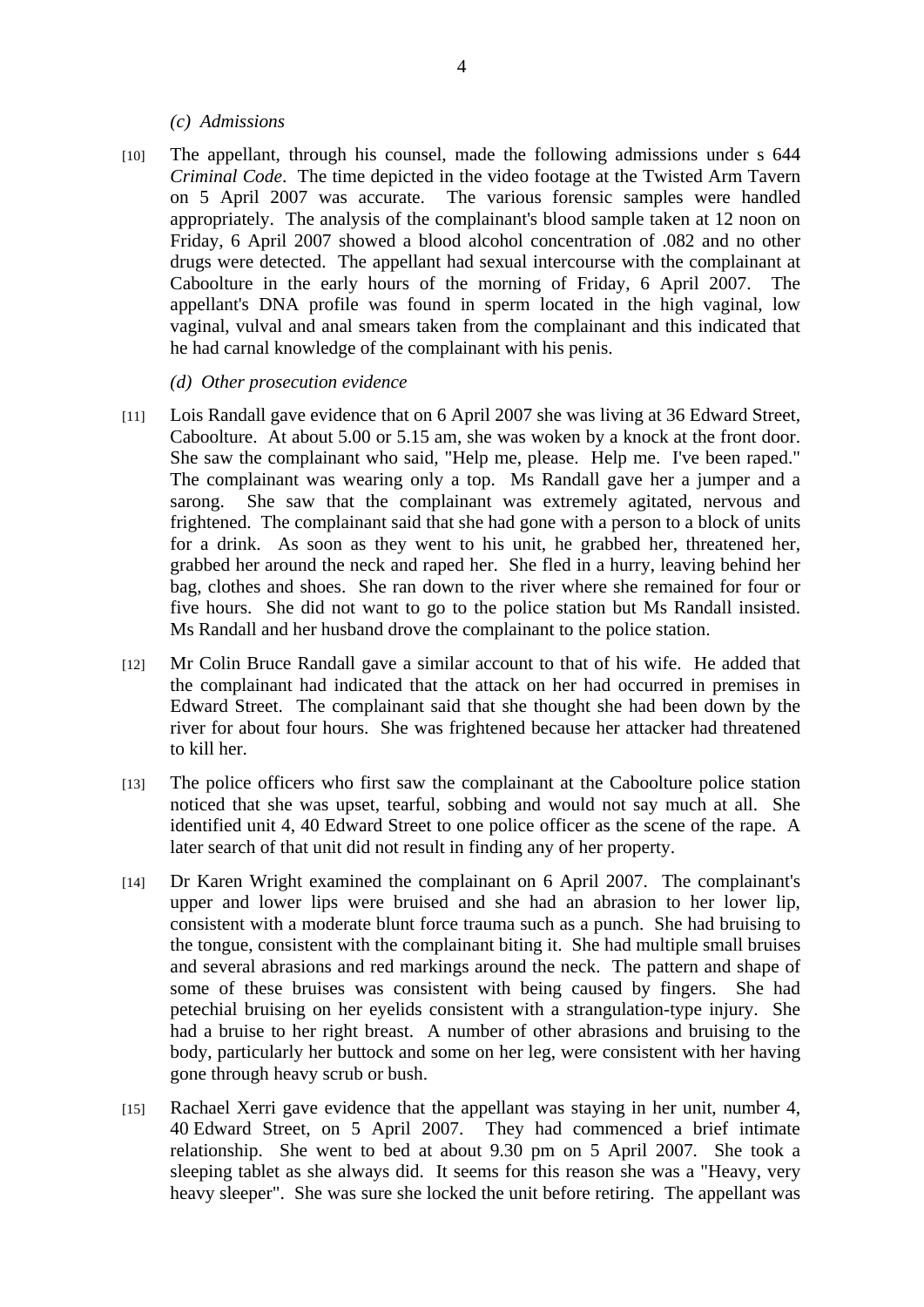out and did not have a key. She did not hear any screaming or see the complainant in her unit. The appellant woke her some time after she went to sleep by knocking on the bedroom sliding door and the lounge room sliding door. He was asking to be let in. He told her he had been in a fight at the pub and had stabbed someone. He appeared panicky. He said the police would be there soon. He had a shower. He trimmed his already shaven head and his goatee beard, changed his clothes and took off his necklace. This was consistent with the appellant grooming himself rather than significantly altering his appearance. She told him he had to leave. He asked her to go to "Ron's place". Ron lived in the front unit. She could not rouse Ron. She and the appellant remained quietly in her unit when the police drove around the outside of her block of units. The appellant was sitting next to her so that she could not move to the door. She went back to sleep. She saw the appellant again at about 6.00 am. He took his belongings and left. She did not see any of the complainant's belongings in the unit. She was meticulously tidy but noticed nothing out of order.

- [16] Krystal Hapgood lived in the unit above Ms Xerri's. At about midnight on 5 April 2007 she and her husband returned to their unit to collect some of their belongings as they were staying at her mother's place that night. She heard "a little bit of screaming". About ten minutes later, she heard screaming and crying. She knew Ms Xerri had nightmares and initially was not worried. At first, she thought from the noise coming from Ms Xerri's unit that people were engaging in sexual intercourse there. When she heard a woman say, "Why are you doing this to me?", she became concerned. She heard Ms Xerri's front door bang and looked out the window of her unit. She saw a man inoffensively hugging or cuddling a woman outside Ms Xerri's unit. But she then heard crying and screaming which got progressively louder and sounded like a scream of fear. She was unsure whether the screaming was coming from inside or outside the unit. This screaming worried her. She and her husband left for her mother's place where they telephoned police. In cross-examination, she agreed the screaming could have come from the back of the units. In re-examination, she said the noise came from very close to Ms Xerri's unit.
- [17] Ms Hapgood's husband, Johnathon Hapgood's evidence included that he heard a woman scream like someone was getting hurt. The scream came from the back of the units.
- [18] John Moore lived in unit 5, 40 Edward Street on 5 April 2007. He was awakened that night by a girl screaming "Help me. Help me". He thought the screaming came from the bottom flat. He could not discount the possibility that the scream had come from the side of the units.
- [19] Ronald Hanrahan lived in unit 2, 40 Edward Street. On the evening of 5 April he went to sleep using medication and ear plugs. He was awakened between 3.00 and 4.00 am on 6 April by the appellant calling his name. The appellant told him that he had been in a fight and that the police were looking for him. He asked if he could stay at Mr Hanrahan's unit for a couple of hours. The appellant said that five men had followed him home and he stabbed one in the neck with a beer bottle. Mr Hanrahan's recollection was confused. He finally agreed that the appellant told him "I also just had a blue with that bitch out the back", "he'd woken her up" and "she'd been going off" after the appellant had showered. Mr Hanrahan allowed the appellant to come inside but told him that he would have to leave at 5.00 am. At about 5.30 am they walked together to the Caltex service station. The appellant was carrying a large striped carry bag.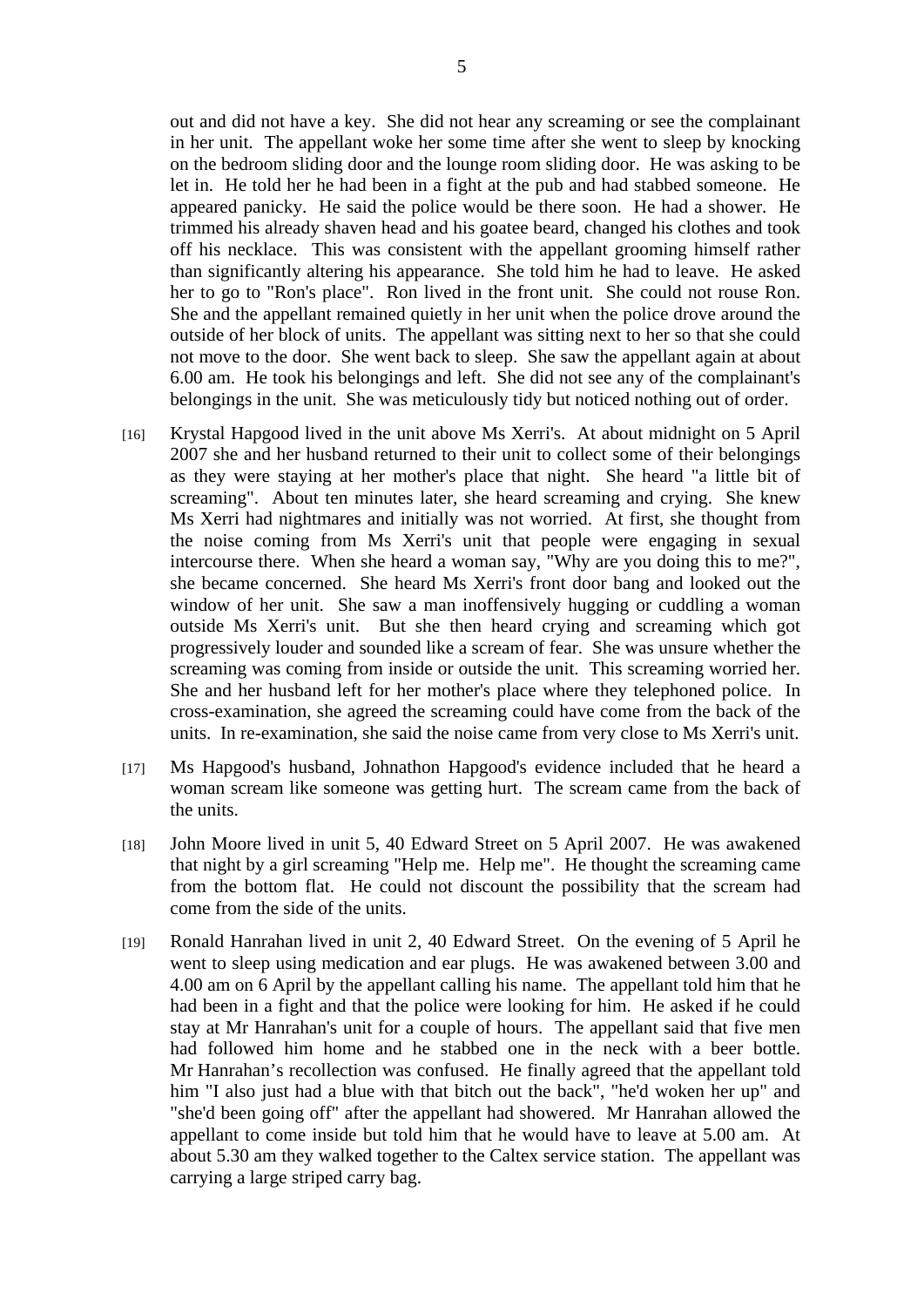- [21] Dr Mahoney estimated the complainant's blood alcohol concentration at midnight on 5 April 2007 from the blood alcohol analysis of the sample taken at 12 noon on 6 April 2007. In his view, it would have been between .202 and .442 per cent. A person who had consumed this amount of alcohol could suffer amnesia for a period. At the median point of the estimated range of blood alcohol concentration (.322 per cent), the complainant may have become confused about a sequence of events, mixed up her sense of time and place, suffered from scattered memory, or islands of memory, and her comprehension of her circumstances may have been adversely affected. It was possible that she may have believed something had happened to her when it had not. A blood alcohol level of more than .2 per cent would be likely to cause confusion. Even an experienced drinker would be significantly affected by that amount of alcohol. Some experienced drinkers could mask the effects of excessive alcohol consumption so that it was not obvious to those who did not know them. Someone with a blood alcohol level of .442 per cent was at risk of death.
- [22] Police gave evidence that no other serious assaults were reported in the Caboolture area on the evening of 5 and the early morning of 6 April 2007. Police enquiries at the Caboolture Hospital revealed no reports of patients with any sort of serious knife-type injuries.
- [23] Police located the appellant almost two weeks later on 19 April 2007 in Mount Isa. He was not found to be in possession of any of the complainant's property.

*(e) The defence case* 

[24] The appellant did not give or call evidence.

# **The grounds of appeal**

- [25] The appellant's grounds of appeal are as follows:
	- "(1) The learned trial judge erred in law in his directions to the jury which enabled them to return a verdict of guilty of rape which was not based the evidence.
	- (2) The jury's verdict was unreasonable and against the weight of the evidence.
	- (3) The trial judge's warning to the jury about the evidence of the complainant was inadequate.
	- (4) The trial judge erred in directing the jury that the appellant's lies could be used in proof of his guilt. Alternatively, the trial judge erred in his direction to the jury about lies."

# **Was the jury's guilty verdict unreasonable?**

[26] As I have just reviewed the evidence at trial, it is convenient to first deal with the appellant's contention in ground 2 that the jury's guilty verdict was unreasonable and against the weight of the evidence.<sup>1</sup>

 $\frac{1}{1}$ *Criminal Code* 1899 (Qld), s 668E(1).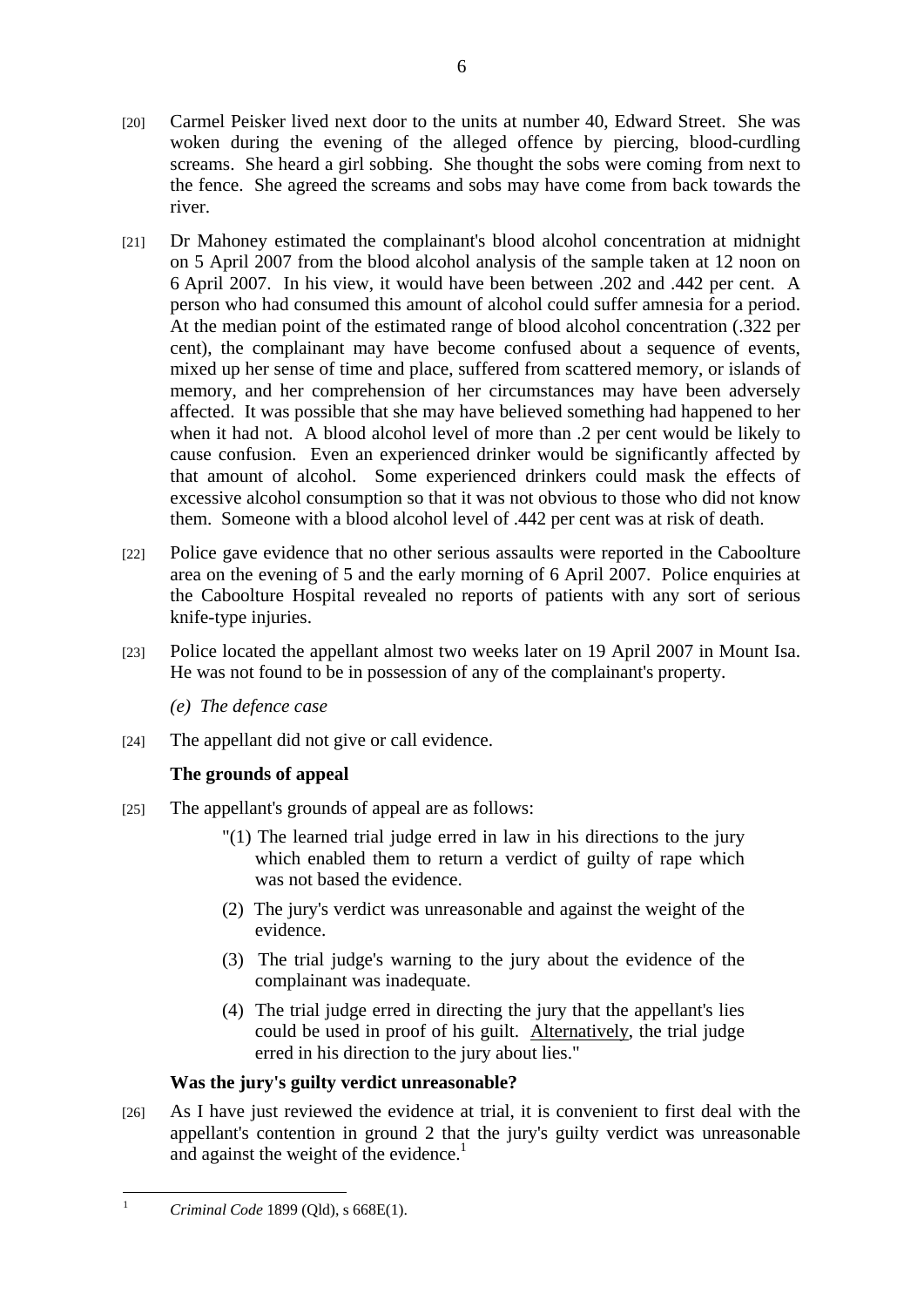[27] The appellant emphasises the complainant's admitting intoxication and Dr Mahoney's evidence of the effect of the likely level of intoxication, or potential effect, on the complainant's memory and other aspects of cognition. The appellant also places weight on Ms Xerri's evidence that she heard and found nothing to support the complainant's account and that Ms Xerri's unit, where the complainant claimed the rape occurred, was locked and the appellant did not have a key to it. The appellant submits that a properly instructed jury should have considered the complainant so unreliable that they could not be satisfied beyond reasonable doubt that the rape occurred as she claimed.

#### *Discussion of and conclusion on this ground of appeal*

- [28] The complainant consistently maintained her account that the appellant had sex with her against her will on the floor of Ms Xerri's unit. There was no evidence directly contradicting the complainant's account and a considerable amount of evidence to support it. The complainant had injuries, including marks around her neck and petechial bruising on her eyelids, consistent with her claim that the appellant attempted to strangle her immediately prior to having sex with her. Many of the neighbours heard screaming coming from the direction of Ms Xerri's unit at about the time the complainant swore that the appellant raped her. The complainant's complaint to the Randalls and her appearance early on 6 April 2007 were also consistent with her account. The appellant avoided police and left the area where the alleged offence was committed early on 6 April 2007. From the account put to Ms Xerri and Mr Hanrahan in cross-examination by the appellant's barrister, it seems that the appellant conceded that he gave them a false account about how he received his injuries and about why he was avoiding police and wanting to leave the Caboolture area.
- [29] It is true that Ms Xerri gave evidence that she did not hear anything untoward in her unit at the time the complainant says she was raped. Nor did she later find anything to suggest that a woman had been treated roughly and raped in her unit in the early hours of 6 April 2007. But Ms Xerri also gave evidence that she had taken a sleeping tablet that night, as she did every night, and as a result she slept heavily. In the absence of any competing evidence, the only rational inference from this aspect of Ms Xerri's evidence was that the appellant, who was then living with Ms Xerri in an intimate relationship, was aware of Ms Xerri's sleeping habits. The jury were entitled to infer that Ms Xerri slept through the complainant's protestations to the appellant before he forced her to have sex with him. Certainly, a number of other residents in Ms Xerri's block of units heard screams from the vicinity of Ms Xerri's unit at about midnight. Ms Xerri gave evidence that after the appellant first woke her in the early hours of 6 April 2007, she went back to sleep for about five hours. The appellant was carrying a large bag when he left the units with Mr Hanrahan early on 6 April 2007. The jury were entitled to infer that the appellant disposed of the complainant's belongings and covered any signs of disturbance within the unit before Ms Xerri woke on 6 April 2007.
- [30] It is true, as the appellant contends, that there was no evidence that the appellant had a key to Ms Xerri's unit. But the jury were entitled to accept from the complainant's evidence and evidence from Ms Xerri's neighbours that by some method not established on the evidence, the appellant gained access to Ms Xerri's unit and raped the complainant on the carpet. It was not impossible for him to have done so. For example, a sliding door may have come undone, a window may have been open or he may have had a key cut. It is unhelpful and unnecessary to speculate about this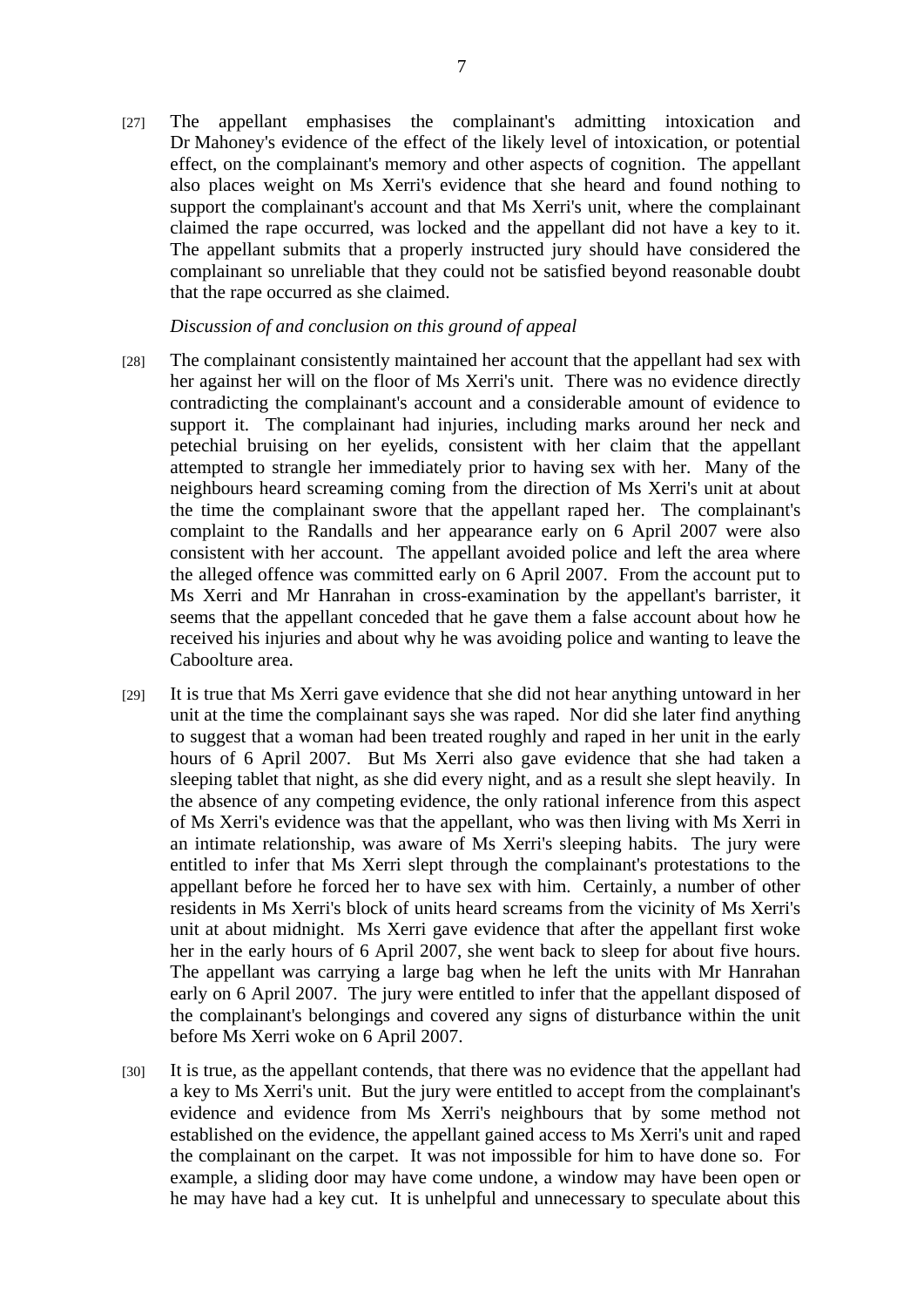as it was not an element of the offence of rape to show how the appellant entered the unit.

- [31] On her own evidence, the complainant was certainly very intoxicated at the time of the offence. Dr Mahoney's evidence raised the possibility that she was confused and unreliable because of her intoxication. But the complainant was definite and consistent in her evidence that she remembered the appellant forcing her to have sex with him in the unit. The jury were not required to reject this aspect of her evidence, which was supported by other independent evidence, because of Dr Mahoney's evidence as to the possible effect on her of a possible blood alcohol reading at about the time of the offence.
- [32] After reviewing the whole of the evidence, I am satisfied that, despite the weaknesses in the prosecution case validly pointed out by the appellant, there was ample evidence to persuade the jury beyond reasonable doubt of the appellant's guilt: MFA v The Queen.<sup>2</sup> This ground of appeal fails.

## **Were the judge's directions flawed because they enabled the jury to return a guilty verdict not based on the particularised prosecution case?**

- [33] As I have explained, the prosecution case was that the appellant had sex with the complainant, against her will, in Ms Xerri's unit. Although the complainant was very intoxicated at the time, the prosecution did not allege that she "lacked the cognitive capacity to give the consent" referred to in s 348(1) *Criminal Code* 1899 (Qld). As I have also explained, the defence case was that the appellant and complainant had consensual sex under a tree near a Caltex service station at Caboolture before having an argument and then a physical altercation resulting in the appellant assaulting the complainant and causing her bodily harm.
- [34] The appellant contends that the judge's directions wrongly allowed the jury to convict on a basis other than the prosecution case at trial. Before discussing this contention, it is necessary to set out the relevant portions of the judge's jury directions relied on by the parties in their competing submissions on this ground of appeal.

## *(a) The relevant portions of the judge's summing-up*

[35] The judge commenced his directions to the jury at 3.17 pm on the third day of the trial by explaining the charge and briefly discussing the elements of the offence of rape. He observed that, because of the appellant's admission, the only issue was consent:

> "The question then comes down to consent. Consent is defined in the Criminal Code in the following manner: consent means consent freely and voluntarily given by a person with *cognitive capacity to give consent*. What that means is that [the complainant] must have consented freely and voluntarily *and she must have had the cognitive capacity to give consent. Cognitive comes from the word cognition. That is defined in the dictionary in the following terms: the action or faculty of knowing, knowledge or consciousness. So, it is a decision a person makes knowing what they are doing*.

> *When you look in terms of the cases presented to you, [the complainant] says that she was heavily intoxicated and has suffered*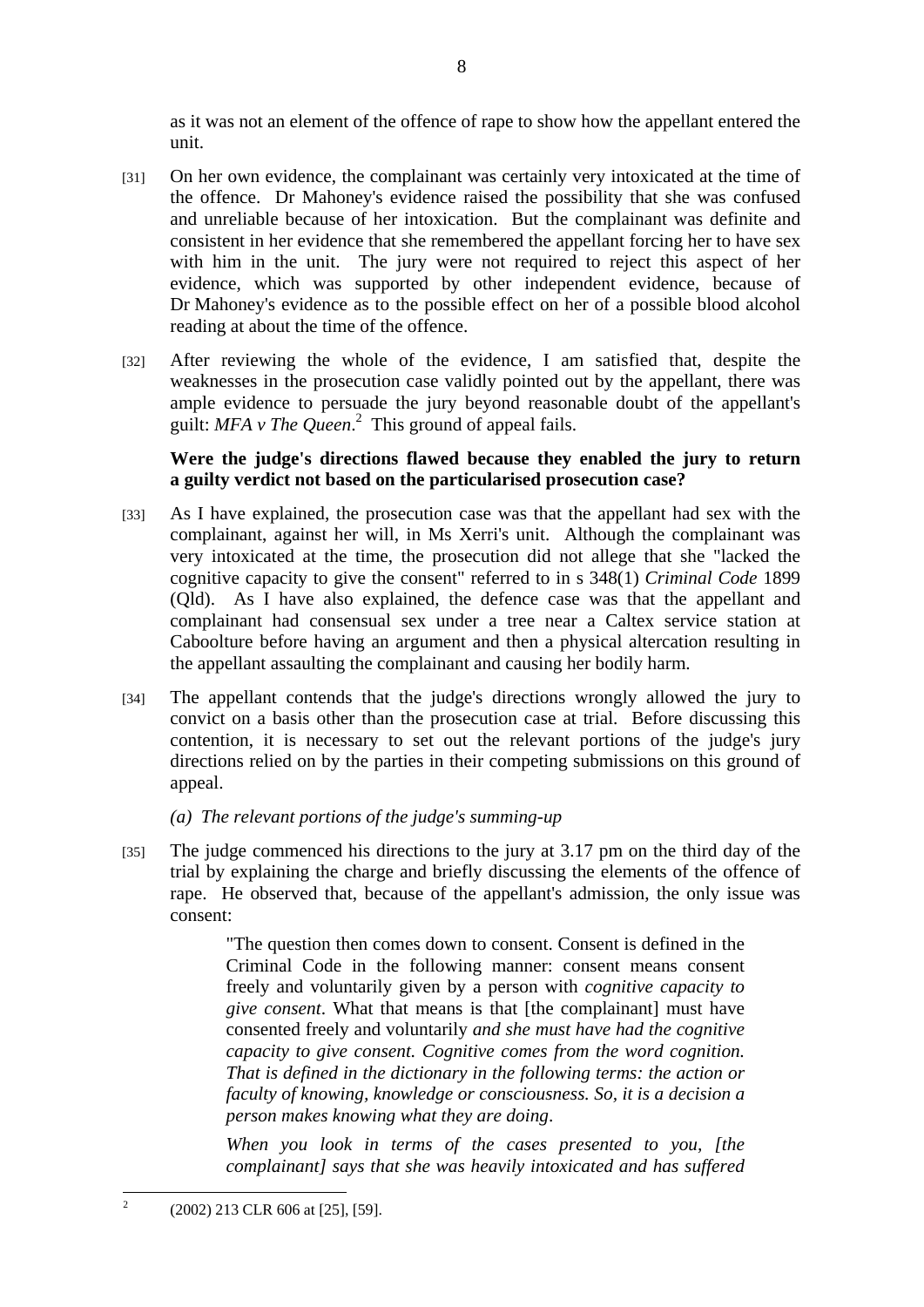*an alcoholic blackout and she doesn't know what was happening up until a particular point in time when she says she was in the unit number 4, 40 Edwards Street, Caboolture, she woke with a hand around her throat choking her and that she was raped after that.* 

*Now, that is her evidence. Insofar as the cognitive capacity is concerned, cognitive capacity in the context of this case means that at the time the offence is alleged to have occurred [the complainant] had sufficient understanding to know what was occurring in order to be able to give consent to it. She says that she had been drinking. Now, you will all know, and it will come as no surprise to you, that there are degrees of intoxication. There are cases where the intoxication is so gross that the complainant in a case such as this is unable to consent and there are cases where the complainant is not so severely intoxicated and she consents to sexual intercourse either because inhibitions are reduced or because of some other reason.* 

*So, in terms of what the prosecution have to satisfy you of, they have to satisfy you that there was no consent, either that [the complainant] did not, in fact, consent to the sexual intercourse that took place or was not capable of giving cognitive consent*." (errors as in the original) *(my emphasis)* 

[36] After explaining the differing roles of judge and jury in a criminal trial, his Honour continued:

> "… In the present case there are really two scenarios placed before you. One is the prosecution case. That is, that sexual intercourse happened inside the unit, number 4 Edward Street, Caboolture, and that it was without the consent of [the complainant]. The other version is that sexual intercourse took place under a tree at the rear of the Caltex service station, that [the complainant] got down on all fours and that she was entered from behind and that was completely consensual.

> Now, insofar as those two scenarios are concerned there is no evidence to support the second scenario. There is no sworn evidence. You will remember when [the complainant] answered questions in relation to that she said she had no recollection, no recollection of being in that area and certainly did not confirm those things occurred.

> … but you must bear in mind the fact that the scenario concerning the Caltex service station is not supported by any sworn evidence. The other scenario is supported by sworn evidence. It is up to you as to whether you accept that evidence or not, whether you have a doubt about the veracity or truthfulness of that evidence, whether you have a doubt about the accuracy of that evidence. But, it is a different situation in that *you do have two separate scenarios which are really completely different scenarios which you have to determine*.

> *Bear in mind it is for you to work out and determine what the facts of the case are and for you then to apply the law as I have directed you. So, before you would direct your minds to the law as I direct you*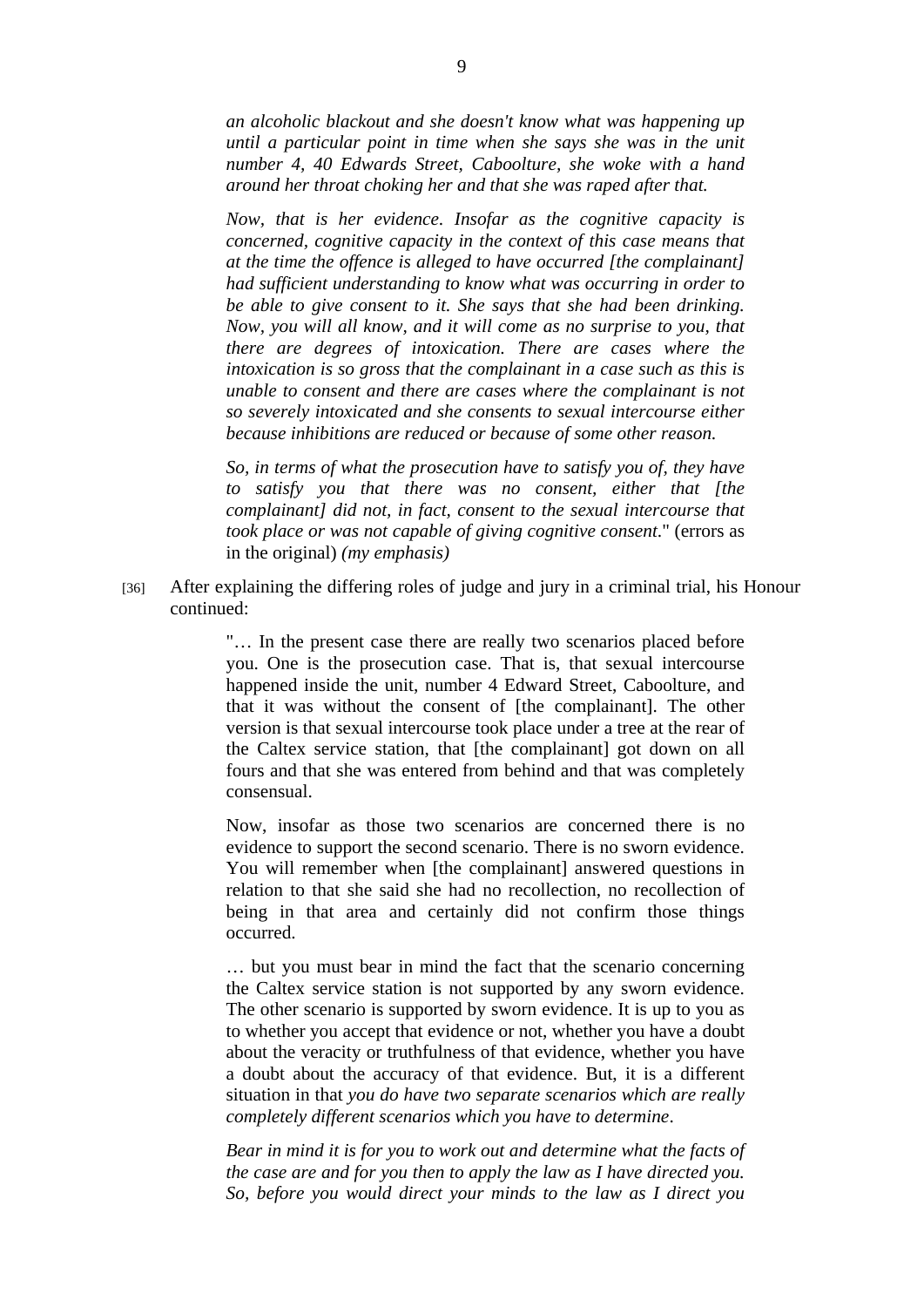*upon it, you would have to be satisfied of a factual basis and you would all have to agree upon it, upon which you are to apply that law, okay?*" (errors as in the original) *(my emphasis)* 

[37] The judge then gave directions about the onus and standard of proof, concluding:

"In other words, in order to find the accused man guilty you must be left with no reasonable doubt as to his guilt. Anything less than that and you are obliged to find him not guilty. Anything less than being satisfied beyond reasonable doubt of his guilt. That is, that [the complainant] either did not consent *or she was incapable of consenting* to the carnal knowledge the subject of the rape charge." *(my emphasis)* 

[38] The judge gave further directions about which there was no complaint, before stating:

> "You will recall that earlier on when I was addressing you I did tell you that the scenario which the defence has put forward by way of questions that were asked of [the complainant] are not supported by any sworn evidence. That is, the scenario concerning the Caltex service station and the sexual intercourse that happened on that scenario behind it.

> Now, members of the jury, in the present case the contentions are completely different. What the prosecution says is that [the complainant] was at The Twisted Arm Tavern through most of the afternoon. She went into what I will call an alcoholic blackout, that is she cannot remember anything from before she left the tavern until she woke up, on her version, inside unit 4 at 40 Edward Street, Caboolture. That when she came to, the accused man's hand was around her throat and that is choking her. That he told her to be quiet. He said words to her, 'Why were you looking me in the eye? This is what happens to a tease.' and he inserted his penis into her and had sexual intercourse with her; that he struck her and that she escaped, left and ran from the unit, disrobed, into the Caboolture River.

> *Now, that is the version which she has given and that is the version which the prosecution relies upon to prove its case against the accused man.*

> Now, the accused man, on the other hand, admits that sexual intercourse did take place but not in the way in which [the complainant] says it did. He says, and these are the questions that were asked, these were the instructions, that it happened at another place. That it happened at the Caltex service station or an area behind the Caltex service station. So, in terms of looking at the evidence you have, on one hand the version of [the complainant] and on the other hand you have the fact that version is the subject of contest.

> Now, members of the jury, you will need to scrutinise the evidence of [the complainant] with great care before you arrive at a conclusion of guilt. That is because [the complainant], on her own admission, says that she was heavily intoxicated. That is supported by medical evidence by way of a count back which indicates that at the time of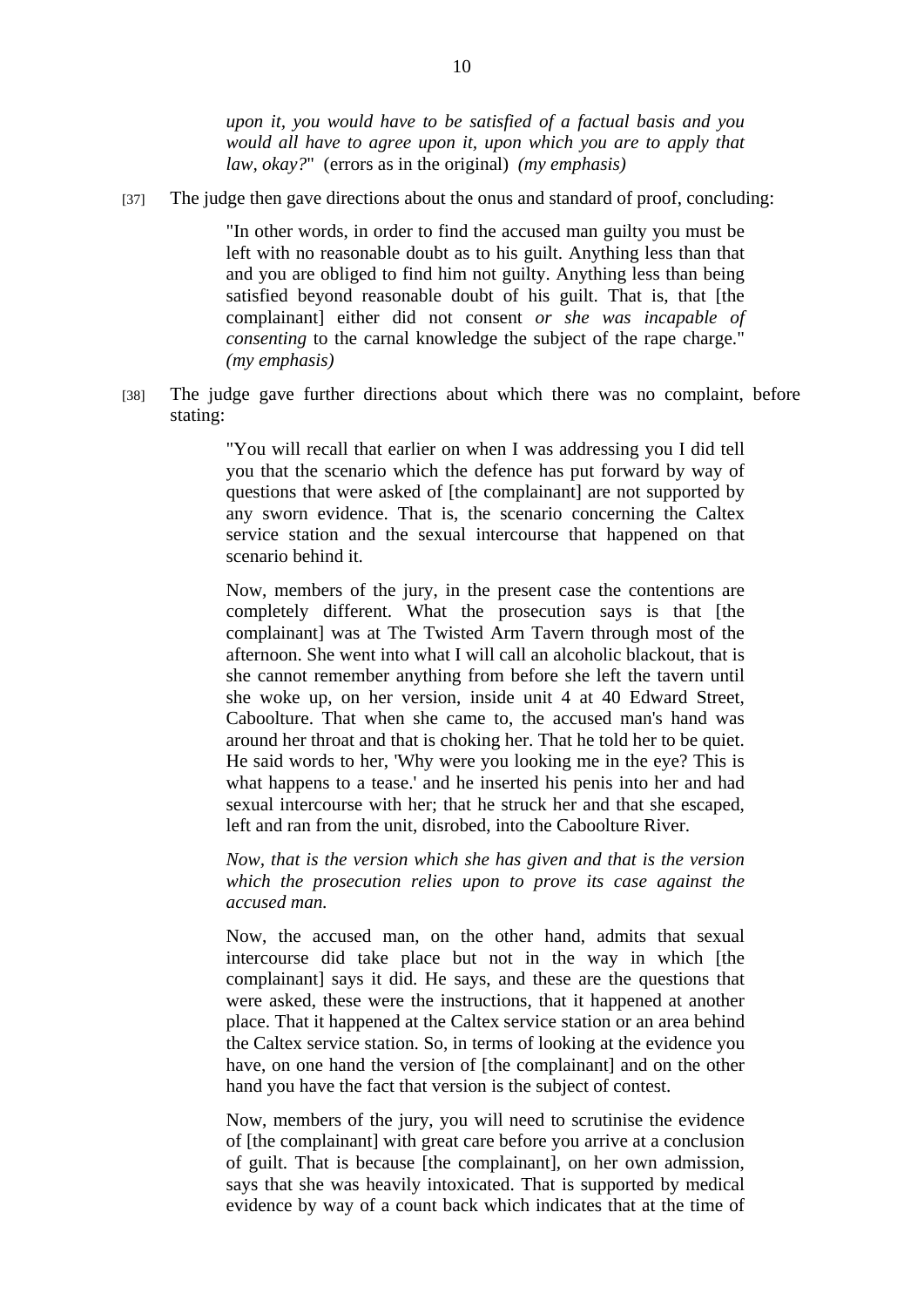the incidents alleged to have happened, she had an extremely high blood alcohol reading. She has no memory of a significant period of the evening and the fact is that clearly she was highly distressed the next morning when she was seen by the people who lived down the road. You should only act upon her evidence if, after considering it and the warning I am giving you now and all the other evidence, that you are convinced of its truthfulness and accuracy." (errors as in the original) *(my emphasis)* 

[39] The judge next dealt with aspects of the prosecution case which were capable of supporting the complainant's evidence, adding:

> "Countervailing that, of course, is you have to worry – perhaps not worry, but be concerned with the fact that the loss of memory and the heavy degree of intoxication she has suffered and also the evidence as to what affect the alcoholic consumption could, indeed, have upon her."

[40] The judge's directions continued on aspects of the case which do not concern this ground of appeal: lies, flight and fresh complaint. Relevantly, the judge then said:

> "His version, the version which was put to [the complainant] which she rejected, was that she had said she wanted to go for a swim. That he had said, 'Don't go for a swim there, there are bull sharks in the river.' and she punched him in the face and as a consequence to that he hit her back and then grabbed her around the throat.

> Now, when you look at the version which he has given, then have a look at the facts and circumstances of the case, including what [the complainant] has to say. Now, if at the end of the day you accept that the issue of flight and the issue of lies are, in fact, capable of supporting an inferences, in fact, guilty, then you can use that to support [the complainant's] version, all right? Doesn't work the other way around, okay? You have to work your way through these things logically.

> *If, for example, you reach the stage where you say you can't be satisfied beyond reasonable doubt that the sexual intercourse happened inside the unit, and bearing in mind that the prosecution have brought this case upon the basis that the rape occurred inside the unit, well, then realistically you wouldn't need to go through the rest of the processes that were involved. It is a matter entirely for you to work out the processes*." (errors as in the original) *(my emphasis)*

[41] The court adjourned at 4.06 pm and the summing-up recommenced at about 9.30 am the next day. The judge explained that it was his duty to direct on all possible defences and that the jury might consider the potential defence of accident. It seems his Honour mistakenly used the term "accident" instead of "mistake of fact". He stated:

> "… What that really arises out of, is out of the evidence from [the complainant] that she was so intoxicated that she blacked out, that she didn't remember what was happening. Also, the medical evidence which tends to support at the level of her blood alcohol reading, as it was read back at that time, the potential for her to not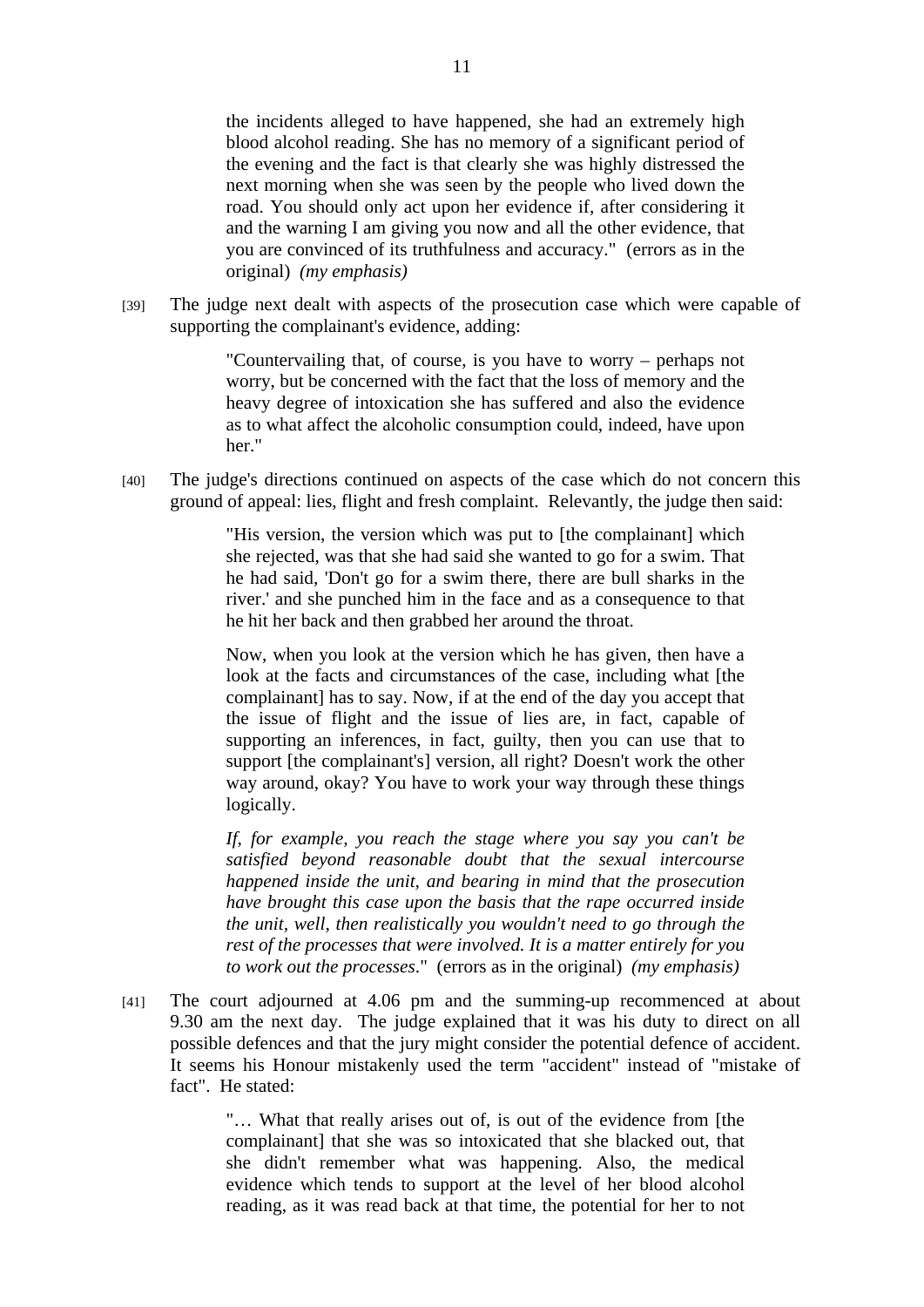be able to remember things that had or had not happened, right. So, the fact that the defence don't rely upon this doesn't diminish it. It is there and you need to know about. That is the reason why I am addressing you upon it. It is not going to make a lot of sense until I go through the evidence and I will come back and give you formal directions upon that."

[42] The judge then spent a significant portion of his summing-up referring to the evidence in what had been a short trial with less than three days of evidence. The judge's summation of the evidence covered about 32 pages of the 75 pages of his Honour's transcribed jury directions. The judge then returned to the issue of mistake of fact and read the provisions of s 24 *Criminal Code* to the jury, adding:

> "In the consent of this case, that means that you must consider even though the complainant wasn't consenting that the accused in the circumstances honestly and reasonably believed that the complainant was consenting.

> *Now, this would arise out of the fact that [the complainant] was heavily intoxicated. On her own version she cannot remember any of the things which were said to have happened prior to her waking with the hand around her throat.*

> *The fact that Dr Mahoney said that it's possible for people to have practice concealment. That's, that one person who doesn't know another may not be able to determine if that other person is as intoxicated as, in fact, they are.*

> *So, realistically, what we are looking at is that sort of scenario. If you're of the view that [the complainant] was so intoxicated that she didn't really know what was going on, and she was incapable of consenting or that she couldn't remember pertinent facts which had happened before.*

> The complainant says that she did not consent to the sexual intercourse which occurred with the accused and she said that it happened and she woke up with the hand around her throat and she was raped after that and she can remember the rape occurred.

> If you accept her evidence, you might think that the accused man could not possibly have honestly and reasonably believed that she was consenting under those facts.

> However, remember that the onus of proof is on the prosecution. It's not for the accused to prove that he honestly and reasonably believed that the complainant was consenting, but it's for the prosecution to prove beyond a reasonable doubt that the accused did not honestly and reasonably believe the complainant was consenting.

> Accordingly, if the - if [the complainant] wasn't, in fact, consenting you must ask yourself this, can I be satisfied beyond a reasonable doubt that the accused did not have an honest and reasonable belief that she was consenting? If the prosecution have satisfied you beyond reasonable doubt that the accused didn't have such a belief, then you must find the accused guilty. If you are not so satisfied even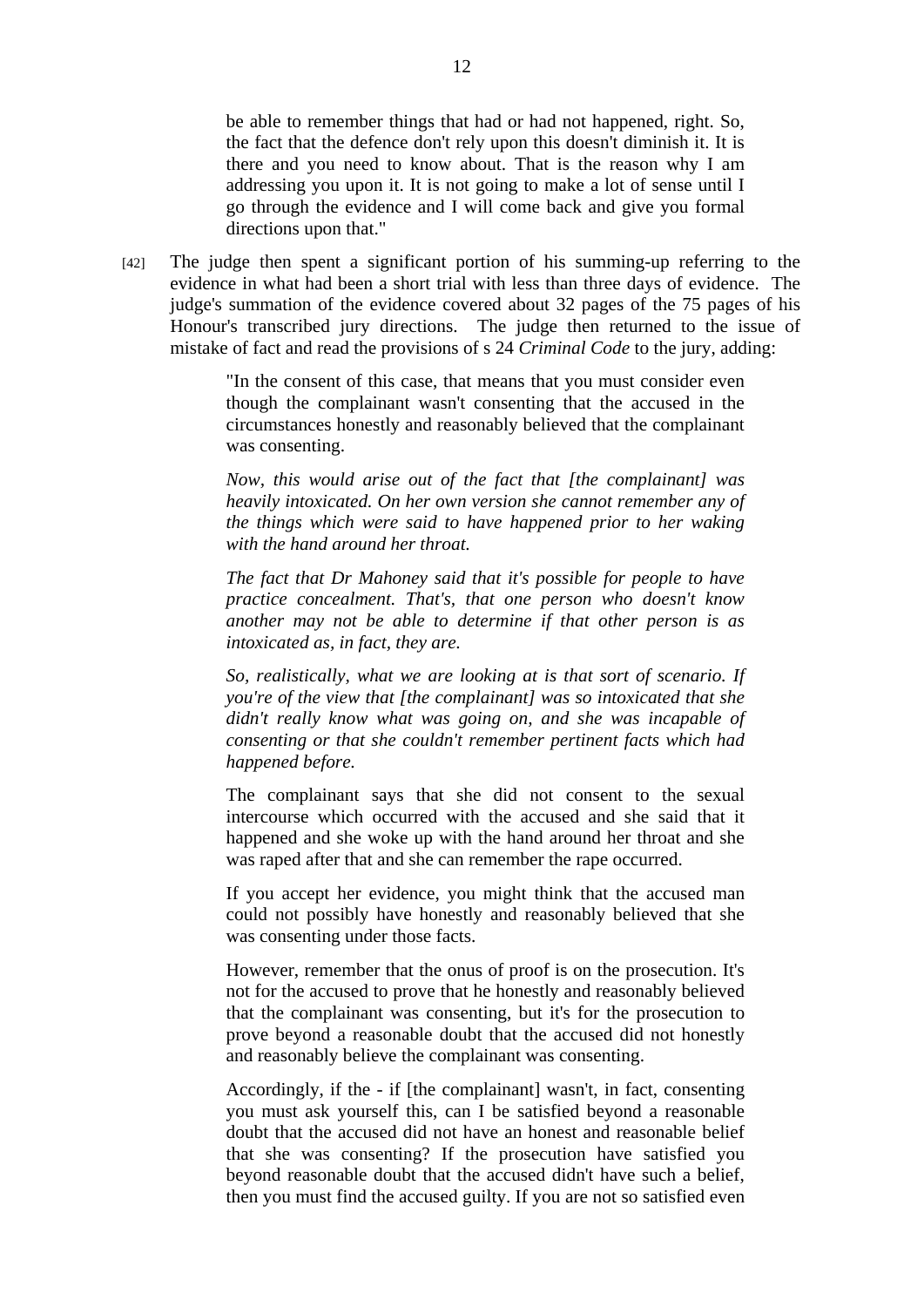though the complainant wasn't consenting, you must find the accused not guilty." (errors as in the original) *(my emphasis)* 

[43] The judge next summarised the competing submissions of both counsel. He pointed out that the prosecutor's contention that the appellant must have had a key to Ms Xerri's unit was not based on evidence, adding:

> "The reality of the matter is that nobody knows if [the appellant] got into the unit with [the complainant] how that happened. [The complainant] doesn't know. She has no recollection, and Miss [X]erri was certainly asleep.

> *The issue*, members of the jury, is not fundamentally how they got into the unit but *whether they were, in fact, in the unit or not. That's the issue*." *(my emphasis)*

#### [44] His Honour stated:

"*Fundamentally the case which the prosecution brings is this, that [the complainant] was raped inside unit 4.* 

*Members of the jury, it will be critical to your consideration of the facts as to whether or not you are satisfied beyond a reasonable doubt that the rape took place inside the unit. If you are left with any doubt about that fact, in itself, that will have a significant flow-on effect in terms of the credibility of the complainant generally.* 

*The prosecution have brought the case upon that basis and that is the basis that you must find the accused guilty or not guilty*." *(my emphasis)* 

[45] The jury first retired to consider their verdict at 10.48 am on the fourth day of the trial. The prosecutor asked the judge to clarify to the jury that the complainant's evidence was that her loss of memory was before she felt the appellant's hand on her throat and that that the appellant put his penis into her vagina after he put his hands on her throat. Defence counsel requested factual redirections not relevant to this ground of appeal. The judge had the jury return to the court room and gave this further direction:

> "Insofar as the possession defence of accident is concerned, the mistake of fact has to be that [the complainant] was consenting to sexual intercourse when it happened. Now, it's not whether he might have thought that she was interested in sex earlier on or it's not upon that basis; it has to be on the basis that there was a mistake that she was consenting as to the act of sexual intercourse when it occurred … ." (errors as in the original)

- [46] The judge also gave the factual redirections requested by defence counsel. The jury retired again at 10.54 am.
- [47] At 12.37 pm, the court reconvened because the jury asked for "clarification of the legal definition of consent". The judge responded:

"… Consent means, 'Consent freely and voluntarily given by a person *with the cognitive capacity to give consen*t.' Without limiting that subsection, 'A person's consent to an act is not freely and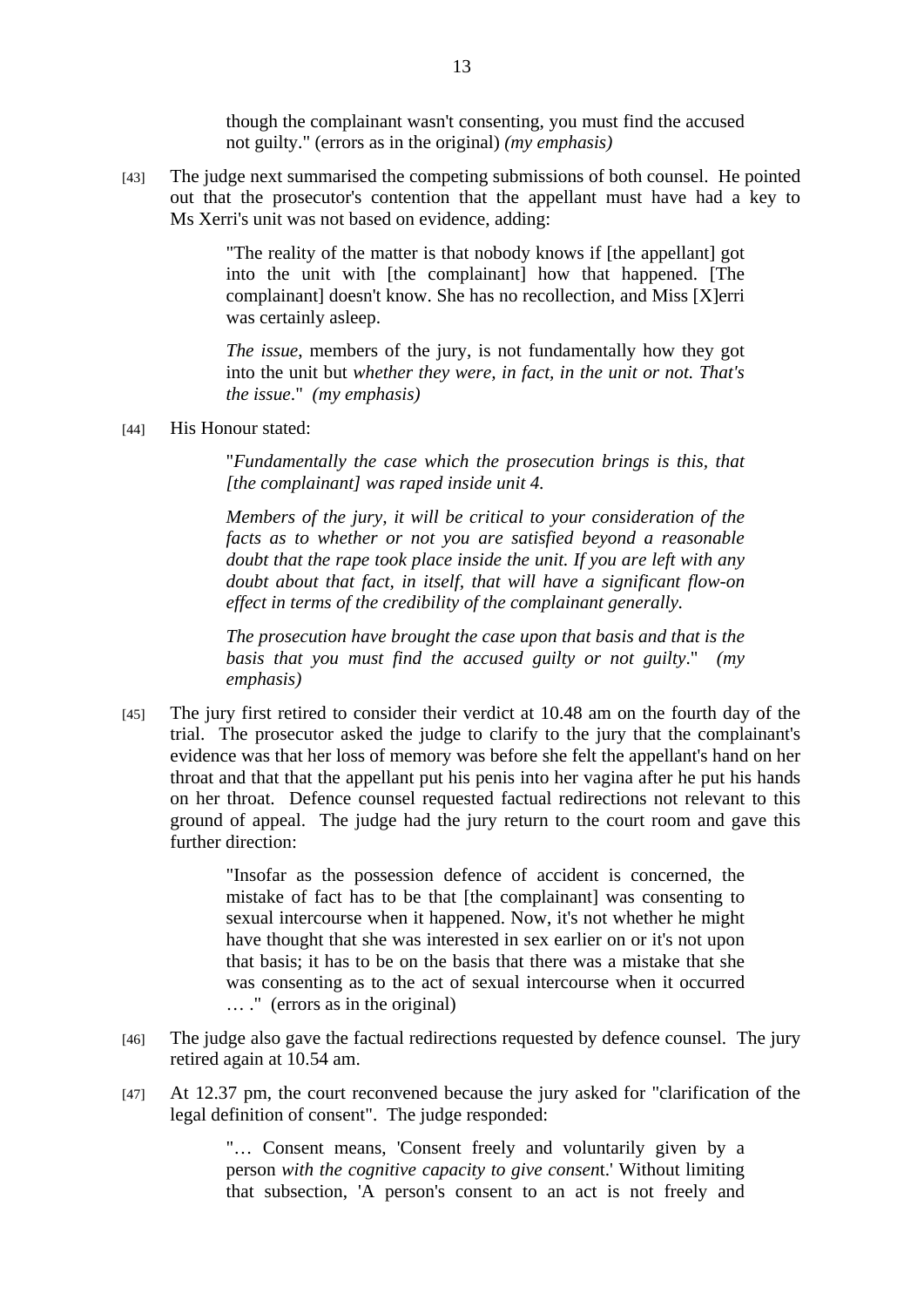voluntarily given if it is obtained either by force or by threats or intimidation or by fear of bodily harm or by excessive exercise of authority or by false and fraudulent representations about the nature or the purpose of the act, or by any mistaken belief induced by an accused person that the accused person was the person's sexual partner.'

So *when you look at the legal definition, and this appears* in section 348 of the Criminal Code, *it's really got two limbs to it*. First and foremost, the consent must be freely and voluntarily given.

What I will do is I will read through it again because there are the two parts. Freely and voluntarily given, *and then by a person with the cognitive capacity to give consent*.

So, consent is defined in section 348 of the Criminal Code subsection 1, 'In this chapter, consent means consent freely and voluntarily given by a person *with the cognitive capacity to give consent*.' Subsection 2, 'Without limiting subsection 1, a person's consent to an act is not freely and voluntarily given if it is obtained by (a) by force, (b) by threats or intimidation, or (c) by fear of bodily harm or (d) by exercise of authority, or (e) by false and fraudulent representation about the nature and purpose of the act, or (c) if a mistaken belief induced by a person that the accused person was the person's sexual partner.'

So when you look at that, we've got the first part. That is that the consent must be freely and voluntarily given. Subsection 2 defines, without limiting the definition, circumstances where it would not be a free and voluntary consent, and when you think about that, if, say, a person is threatened by force, they might agree to have sexual intercourse but it could hardly be called to be freely given.

A person might, by way of threats or intimidation or fear of bodily harm, would that be a freely given - a freely and voluntarily given consent?

So when you go through all of those things, those are examples of what would not amount to free and voluntarily given consent.

Now, the other side of it is that *the person has to have a cognitive capacity to be able to consent*. So you could have a circumstance *where a person might give free and voluntary consent but if they don't have the cognitive capacity to properly consent then it wouldn't be consent within the meaning of the law*.

Now a classic example of that might be someone who has an intellectual disability. A person who is intellectually impaired might very well say, 'Yes, I'm prepared to engage in sexual intercourse.', but lack the cognitive capacity to understand what they are doing.

By way of assistance, I'll read to you the dictionary definition of consent. That is, 'Voluntary agreement to, or acquiescence in what another proposes or desires. Compliance, concurrence, permission.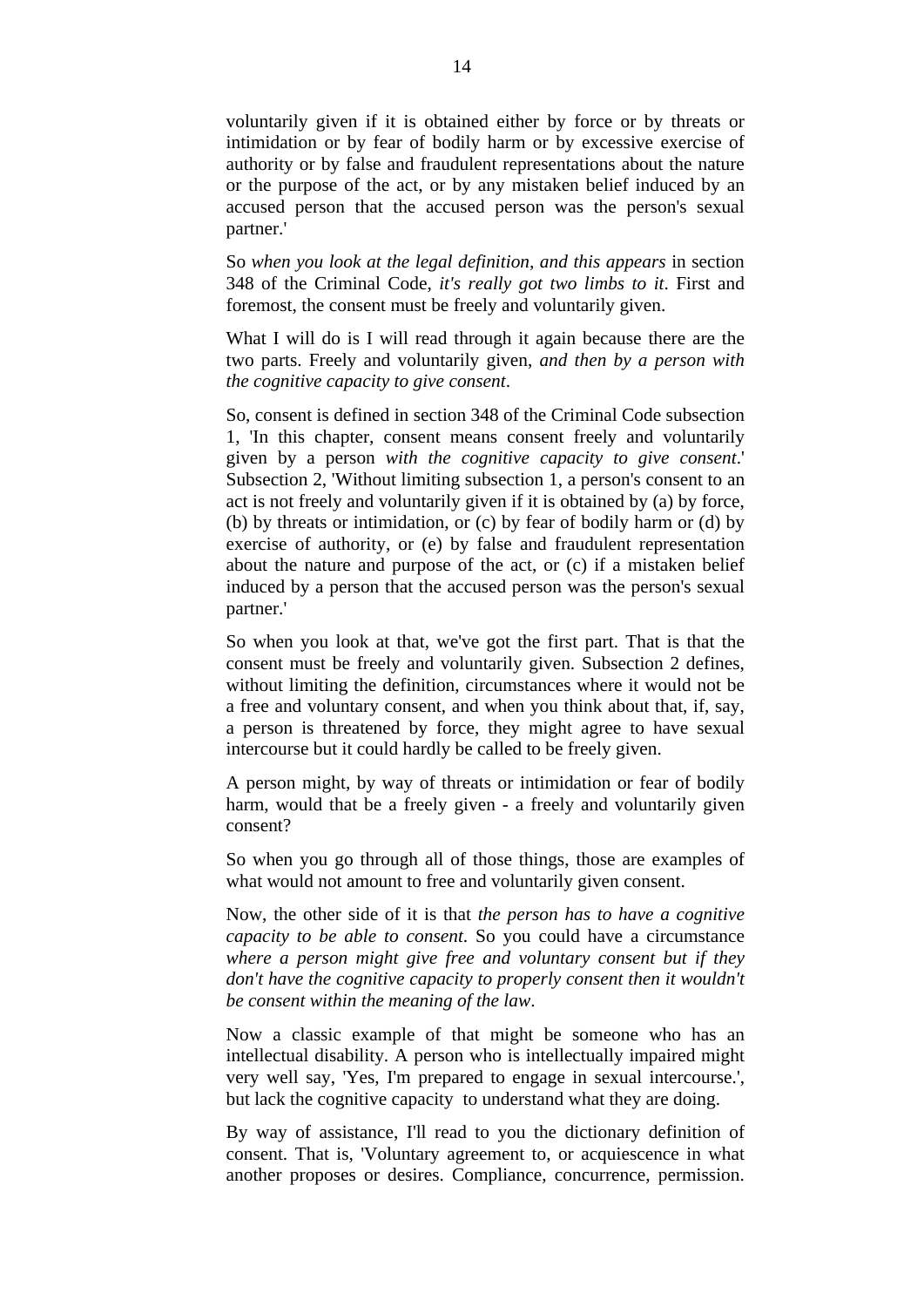Agreement to a course of action.' So that's the dictionary definition of consent.

*I want to take you to the dictionary definition of cognition, of cognitive. Cognitive is defined as, 'The action or faculty of knowing, knowledge, consciousness.' All right, so it's got to do with knowing or knowledge*.

Now this could be of some assistance. Under our Criminal Code, in relation to consent, the law provides that consent means consent freely and voluntarily *given by a person with the cognitive capacity to give the consent. Cognitive capacity in that context means that at the time that the offence is alleged to have occurred, the complainant, … had sufficient understanding to know what was occurring in order to be able to give consent to it.* 

*If a complainant such as [the complainant] was unconscious, blacked, asleep or so affected by alcohol or drugs that she did not know what was occurring when the act of intercourse took place, then she does not have the cognitive capacity to consent to intercourse*.

*Now, it's very important that you remember, particularly when you are dealing with intoxication that there is a distinction between the cases where the intoxication is so gross that the complainant is unable to consent, and those cases where a complainant is not so severely intoxicated that she consents to sexual intercourse either because her inhibitions are reduced or for any other reason.* 

*So you have got that category of intoxication where the person is so grossly affected that they can't understand the consequences of what is happening, and those where they mightn't have done it were it not for the alcohol but they decide to go ahead and consent because of a lack of inhibition or something else.* 

*Really, members of the jury, it comes down to this: the ultimate question is whether [the complainant] consented freely and voluntarily knowing what was to happen, understanding the significance of it and agreeing to participate in it. That's what you've really got determine in terms of consent*." (errors as in the original) *(my emphasis)* 

[48] The jury retired again to consider their verdict at 12.50 pm. Defence counsel, understandably, expressed his concern about the redirection:

> "DEFENCE COUNSEL: I'm just concerned about the question from the jury in this regard, that it would seem to me to be extraordinary that they would be wondering about the scenario of the alleged rape having happened in the house with her being choked and bashed at the same time.

> If they were of a mind that they are considering the tree at Caltex scenario I'd ask your Honour to consider this, that there is no evidence of lady's cognitive capacity either way during that scenario,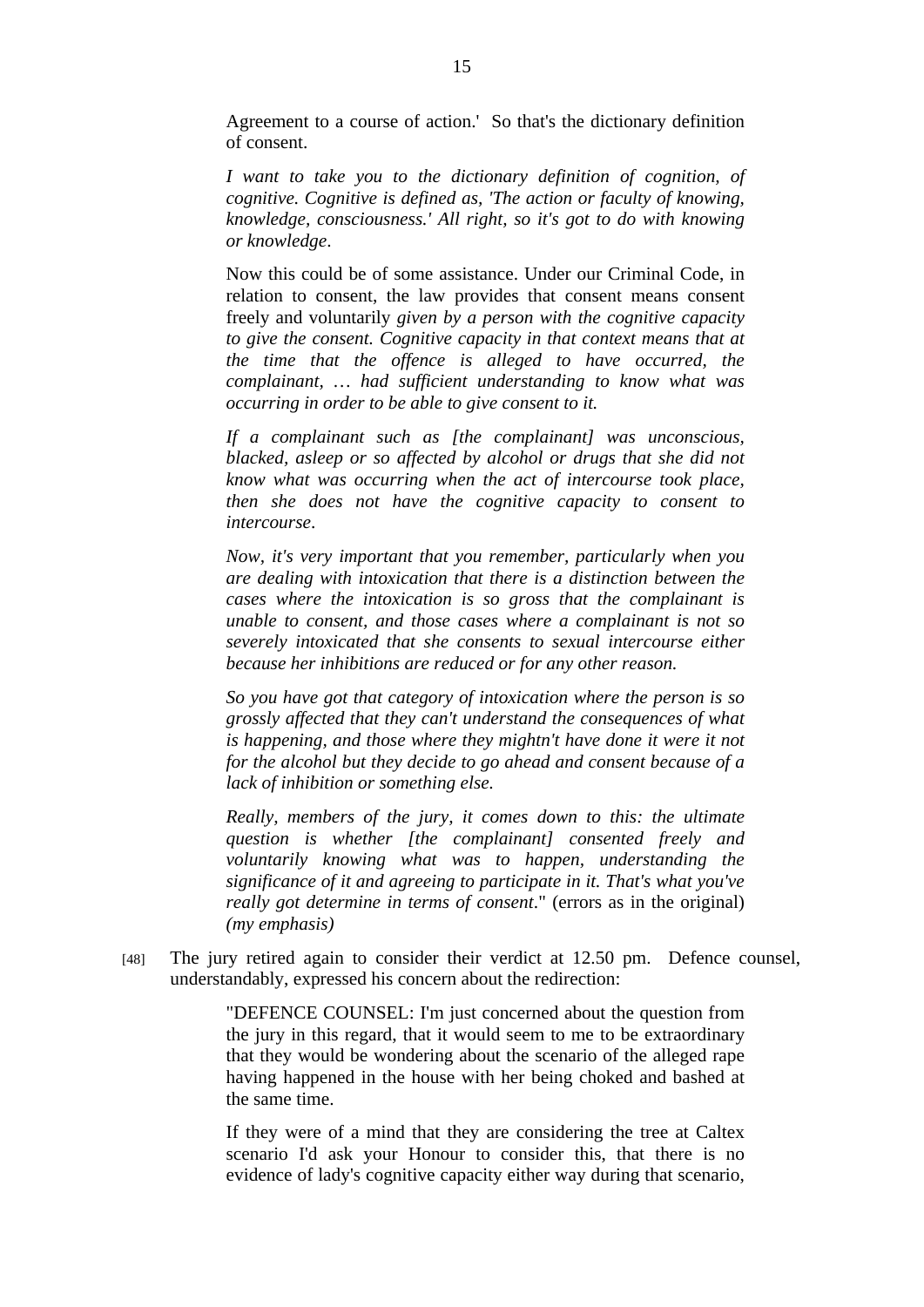nor any evidence either way as to her consent. The jury should not speculate in the absence of evidence.

HIS HONOUR: [Defence counsel], the real problem there is there is no evidence at all of anything that happened at the -----

DEFENCE COUNSEL: That's right.

HIS HONOUR: There is a consequence of the way in which - that's a consequence of the way in which the trial has been run, and there is no criticism involved in that, but that, I think, is a point for another place, not here. I've been asked to give a direction on consent. I can't go behind and ask why they are making the direction for that and then go behind that and make further directions.

All I can do now having asked the jury to adjourn to consider their verdict is to answer whatever questions they give me to the best of my ability, and not go beyond the question.

I can see what your point is but I don't see that there is anything I can rationally or reasonably do at this stage."

[49] The judge indicated that he would not take a verdict before 2.30 pm and the court adjourned at 12.52 pm. The court reconvened at 2.32 pm and the jury returned at 2.34 pm with their guilty verdict.

*(b) Discussion of and conclusion on this ground of appeal*

- [50] I am concerned about some aspects of these passages in the judge's summing-up.
- [51] The prosecution case relied essentially on the complainant's evidence. This was that the appellant forced her to have sex with him in unit 4, 40 Edward Street; she had been drinking heavily and had a memory blackout before leaving the tavern; but she recalled him with his hands around her throat throttling her, punching her to the face and pulling her hair before he forced his penis inside her vagina on the carpeted floor of the unit; her submission to sex was only because of his violence towards her. The prosecution case was not that sexual intercourse occurred when she was so intoxicated that she lacked cognitive capacity. Any lack of cognitive capacity on the part of the complainant at the time of sexual intercourse was simply not an issue at trial, although her intoxication and its effect on the reliability of her account was a central issue.
- [52] It is impossible to know the reason for the jury's request for a "clarification of the legal definition of consent". They may have been troubled about the complainant's cognitive capacity to consent because of her intoxication but, if they were in doubt as to her account that she did not consent, they should have acquitted. They may have been confused about how the evidence of intoxication applied to the three separate issues left for their consideration: the complainant's reliability as a witness; the appellant's honest and reasonable belief that the complainant was consenting; and whether the complainant had "cognitive capacity to give consent". Unfortunately, the judge's resulting redirection would not have alleviated that confusion.
- [53] There is a danger that the judge's directions and redirections to which I have referred led the jury to convict the appellant, not on the basis of the prosecution case based on the complainant's evidence, but on another basis: that the appellant had sex with the complainant, perhaps somewhere other than in the unit, when she was so intoxicated that she lacked cognitive capacity to consent. Defence counsel alerted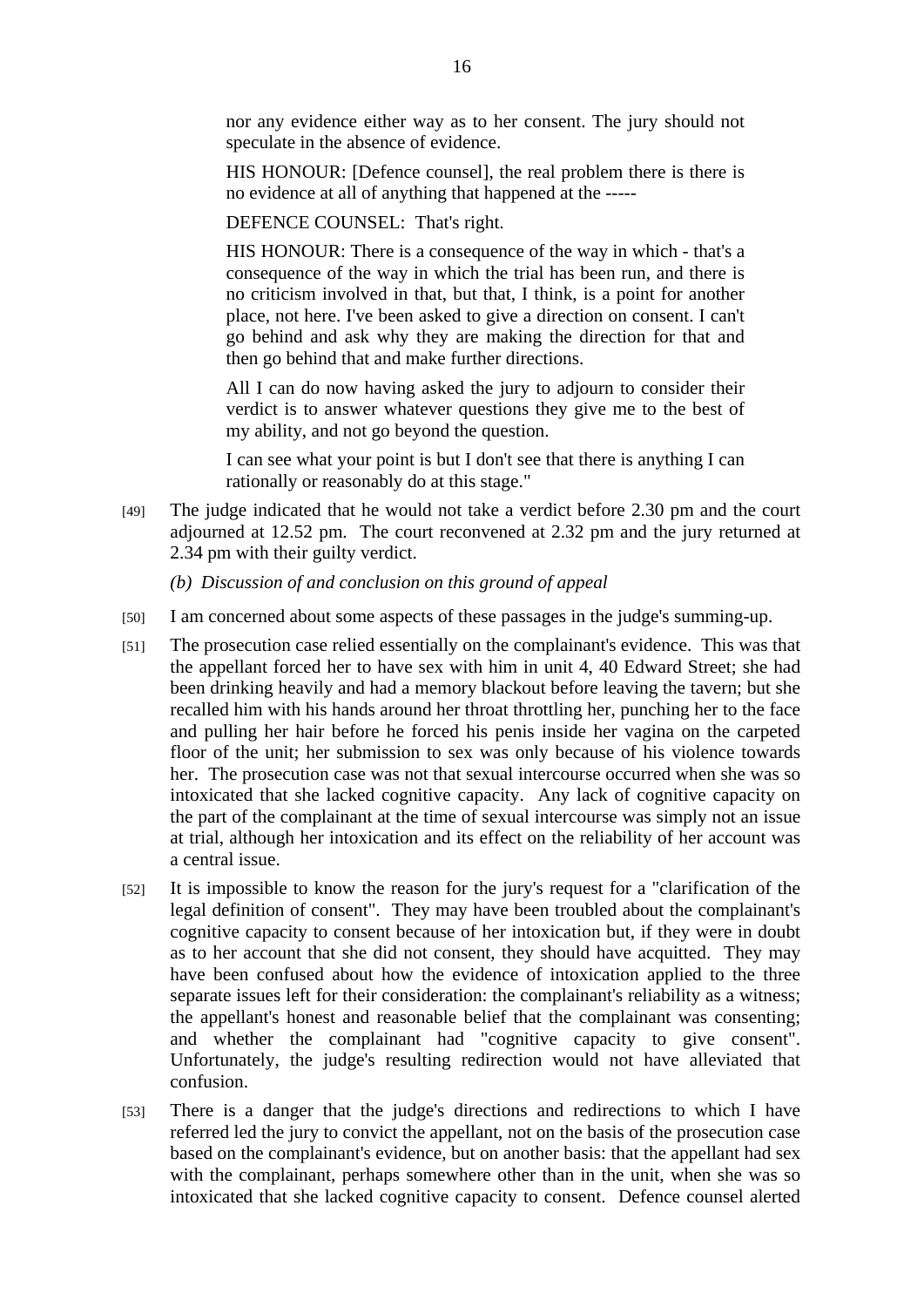the judge to this concern after the final redirection, but the judge considered he could do nothing but give the jury the redirection they sought as to "clarification of the legal definition of consent".<sup>3</sup> The judge was wrong to take that approach. The judge in his ultimate redirection could and should have told the jury that they could only convict the appellant if they were satisfied beyond reasonable doubt that the appellant had sex with the complainant in Ms Xerri's unit after forcing the complainant into submission, essentially in the way she described in her evidence. His Honour could and should have told the jury that it was not the prosecution case that the complainant was too drunk to have the cognitive capacity to give consent. This follows from a trial judge's obligations to identify the real issues in the case for the jury: *Fingleton v The Queen*. 4

- [54] There is a persuasive body of authority recognising that a jury in a criminal trial may work out for themselves a view of the case they are considering which does not exactly represent the contentions of either the prosecution or defence so that all defences raised on the evidence, even if not relied on by the defence, must be left to the jury. See, for example *Stevens v The Queen*<sup>5</sup> and  $\overline{R}$  v  $\overline{SAX}$ . For that reason, I apprehend why the judge considered it prudent to leave s 24 for the jury's consideration in this case. Those cases, however, do not gainsay the fundamental proposition that the prosecution in a criminal trial is bound by the conduct of its case. A criminal trial is not a moving feast for the prosecution. Minor and inconsequential changes to the prosecution case will often be of no moment. But people accused of criminal offences must know the essence of the case brought against them by the prosecution so that they can conduct their defence accordingly. In this case, it was always common ground that the prosecution succeeded or failed on the strength of the complainant's evidence that the appellant physically forced her to have sex with him against her will in Ms Xerri's unit. This was not made clear in the summing-up.
- [55] The judge's directions and redirections to the jury mean that the jury, in convicting the appellant of rape, may not have accepted unanimously that the appellant physically forced the complainant into sexual submission inside Ms Xerri's unit as the complainant said in her evidence. Some members of the jury may not have accepted the complainant's evidence beyond reasonable doubt. They may have considered instead that she and the appellant had sexual intercourse (whether in Ms Xerri's unit, somewhere nearby, or outside the Caltex service station) but that the complainant lacked cognitive capacity to consent because of her intoxication. This was not the case the appellant had to meet at trial. The real possibility that he may have been convicted on this basis amounts to a miscarriage of justice. The judge's directions and redirections failed to identify the real issue in the trial and to relate it to the relevant law and facts: *Fingleton v The Queen*. 7
- [56] The respondent correctly points out that the judge did at times in his summing-up seem to correctly direct the jury that they could only convict if they accepted beyond reasonable doubt the complainant's evidence that forced sexual intercourse occurred in Ms Xerri's unit.<sup>8</sup> These portions of his Honour's directions, however,

 3 See these reasons at [48].

<sup>4</sup> (2005) 227 CLR 166 at [77]-[80].

<sup>5</sup> (2005) 227 CLR 319. 6

<sup>[2006]</sup> QCA 397.

<sup>7</sup> (2005) 227 CLR 166 at [77]-[80].

<sup>8</sup> See, for example, the italicised portions of the summing-up set out in these reasons at [38], [40], [43] and [44].